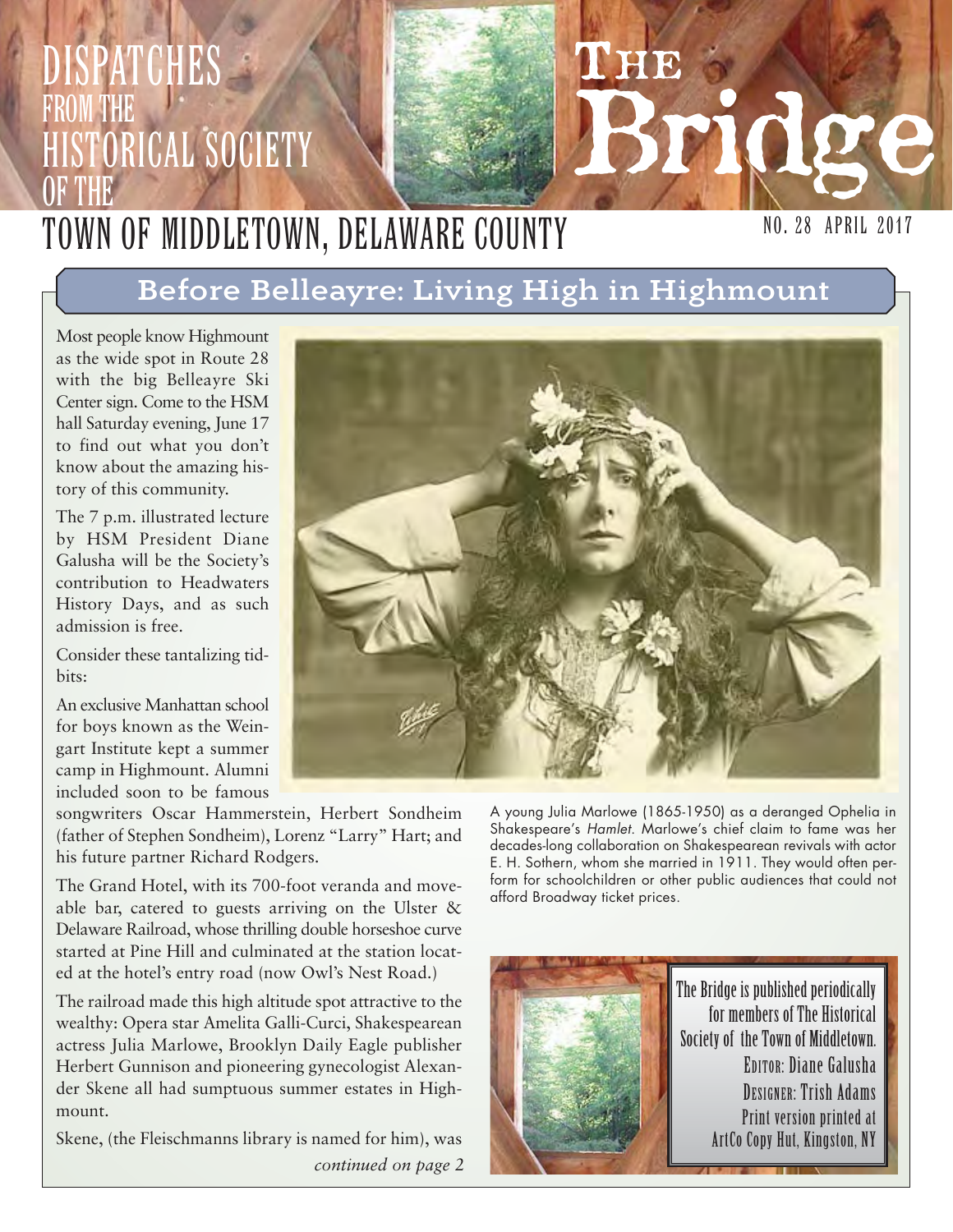

*Continued from page 1*

also a sculptor. He relocated a small Episcopal church to their estate to use as a studio, and it was later the home and studio of Belgian artist Edward Buyck and Kentucky painter Paul Sawyier.

In 1918 New York State bought 4,500 acres of land up the side of the mountain where the ski center would be built in 1949.

But before the artists, the rich folks and the state, there were farmers and tradesmen making a living from the land. We'll meet the Greenes, the Olmsteads, the Smiths and the Cures, families who settled there long before the Civil War.

HIGHBROW—Julia Marlowe's Highmount home, Wildacres, is described on this postcard as a "cottage," which one can only presume is a comparison relative to other actors' mansions? With her stardom in the theater and good business sense, Marlowe achieved something quite rare for women in her day: financial independence. Wildacres is now on the National Register of Historic Places.

### **HSM EXECUTIVE COMMITTEE**

Diane Galusha, PRESIDENT Tina Greene, VICE PRESIDENT Marilyn Pitetti, TREASURER Jackie Purdy, SECRETARY

TRUSTEES: Kacey Chuilli, Henry Friedman, Anne Sanford, Amy Taylor, Fred Travis www.mtownhistory.org

history@catskill.net



FUN BY COMMITTEE—HSM Executive Committee members (from left) Fred Travis, Kacey Chuilli, Tina Greene (seated) Amy Taylor, Diane Galusha, Anne Sanford, Marilyn Pitetti and Henry Friedman work hard all year to bring you fascinating programs about our heritage and to preserve our local history. Committee member not pictured: Jackie Purdy.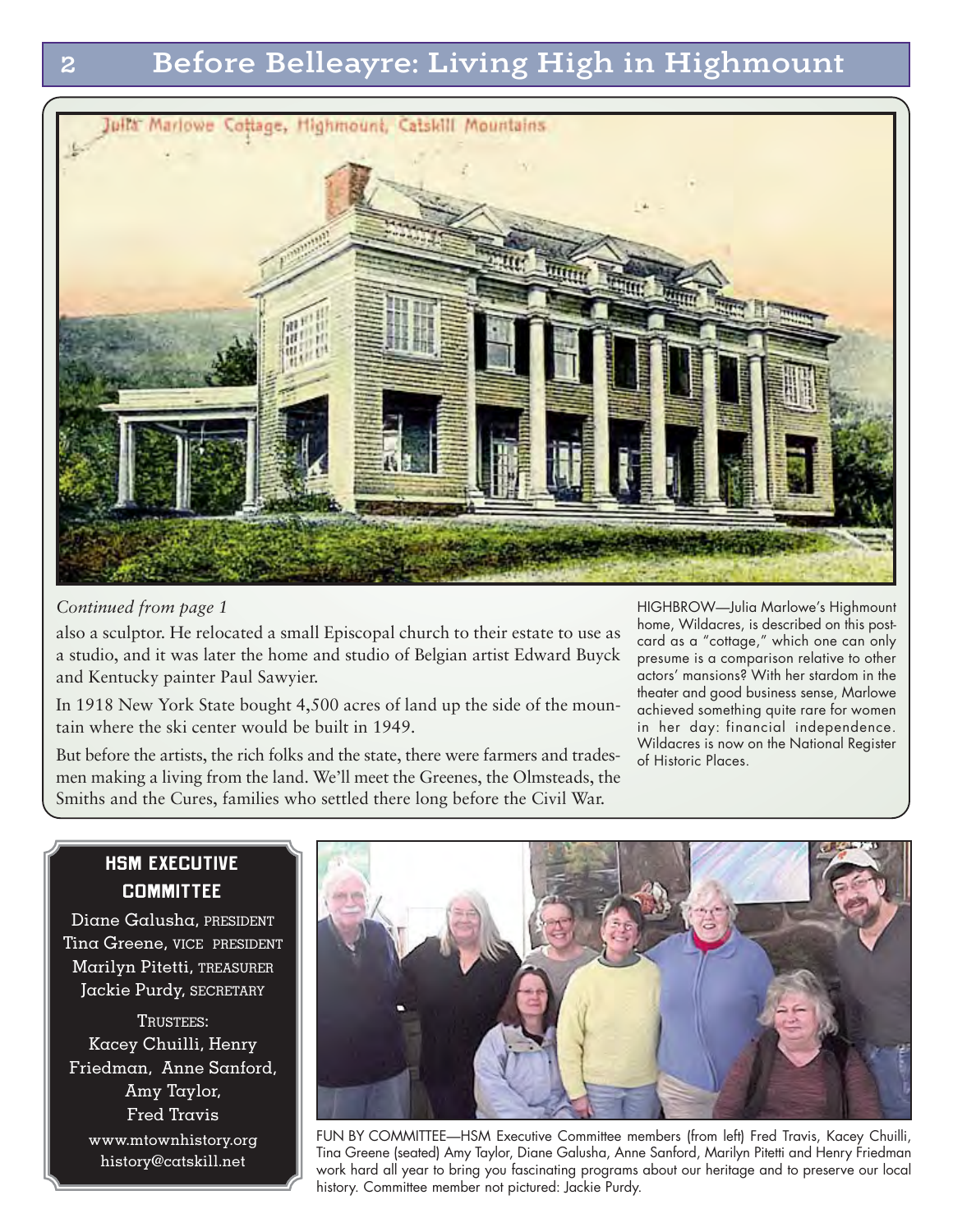# Cemetery Tours: Take a Walk on the Solemn Side 3

A series of Sunday strolls through four area cemeteries will replace the Living History Tour that HSM has organized annually for the past five years. While we take a hiatus from this major event in 2017, we welcome you to learn more about people from our past at the following informal guided tours, which take place at 2 p.m. Admission is \$5 per person; kids 12 and under are free.

**April 30,** Clovesville, Bnai Israel and Irish Cemeteries, Old Rte. 28 east of Fleischmanns

**May 28,** Margaretville Cemetery, Cemetery Rd. In obser-



vance of Memorial Day, this tour will pay tribute to the veterans of all wars buried here.

**June 25,** Bedell Cemetery, Little Red Kill Rd., Fleischmanns

**Aug. 27,** Avery (Dry Brook Rd.) and Gavette (Millbrook Rd.) Cemeteries. Meet at 1:30 p.m. at Margaretville Municipal Parking Lot, opposite Freshtown, or at 2 p.m. at Avery Cemetery.

#### Graveyard Divining: Drive It!

Come to a tour and get your free driving guide to nine Middletown cemeteries! This new brochure, designed by Trish Adams, includes a map and short descriptions of cemeteries and some of their residents. Featured burial grounds are Margaretville, New Kingston, Sanford, Halcottsville, Kelly Corners, Bedell, Clovesville, B'nai Israel and the Irish cemetery nearby.

The April 30 tour will visit the grave of radio, stage and TV star Gertrude Berg (more widely known as Molly Goldberg) in the B'nai Israel Cemetery, Clovesville.



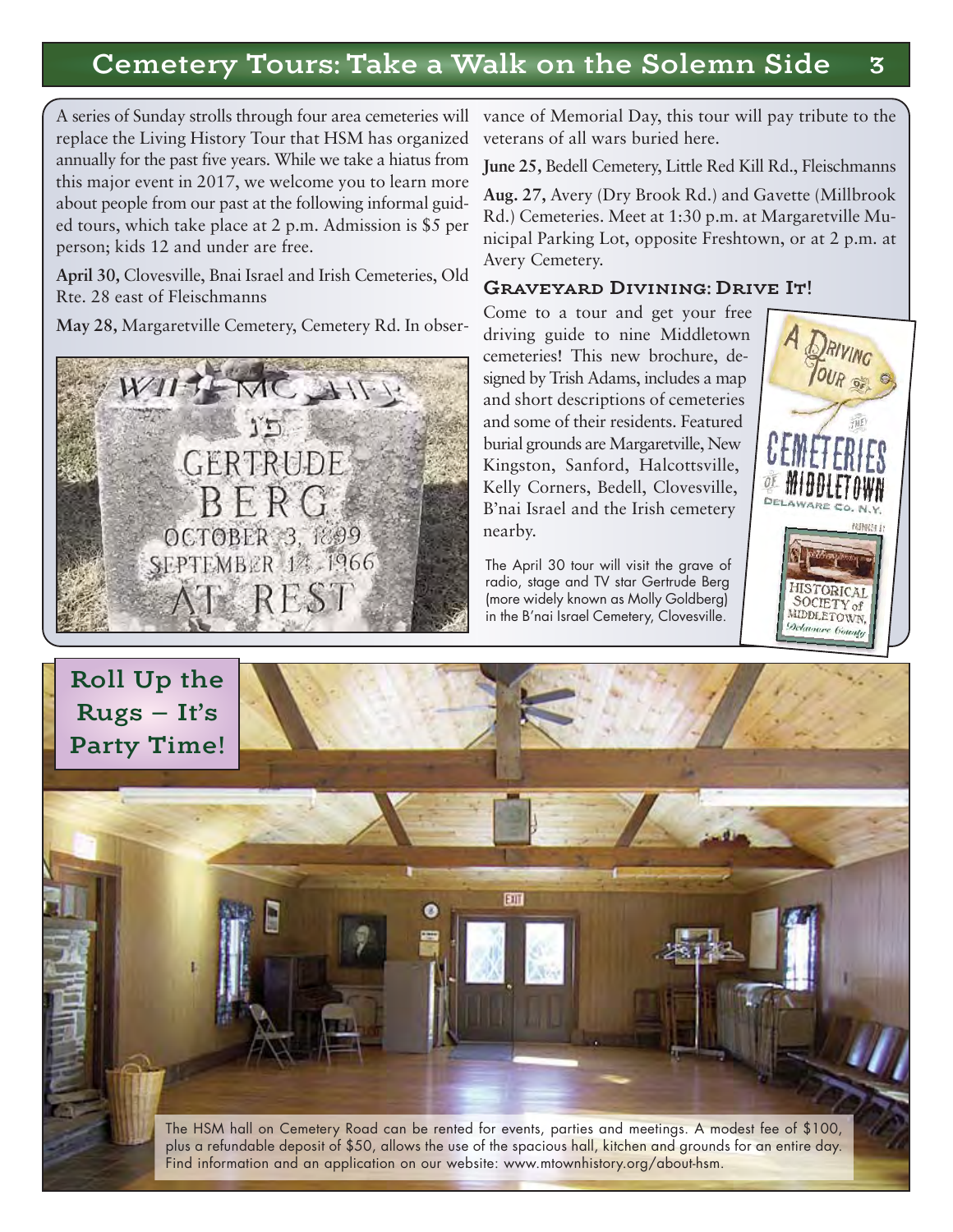### 4 Necktie Parties and Waffle Clubs:



#### *by Mary Robinson Sive*

*This article, written by Mary Sive, who transcribed Jenny McKenzie Hewitt Doland's diary in the archives of the Delaware County Historical Association,, originally appeared in the* Catskill Mountain News *in 2005.* 

Jennie McKenzie Hewitt Doland, born in Scotland in 1850 and brought here at three months of age, grew up in Township (near Hobart) and taught in the Halcottsville/Kelly Corners area for 10 years. In 1833 she married William Hewitt, a peddler and a nephew of Old School Baptist Elder Isaac Hewitt, and continued teaching for several years. Will inherited the house Elder Hewitt had built next to the Baptist meeting house. Both buildings are still standing.

Jennie had begun sewing as a young woman, and that became her work (at considerably less pay) after she stopped teaching. After Will's death she took in boarders while also caring for her niece, Isabel Hull, whose mother, Jennie's sister, had died when the girl was 11.

After Isabel's marriage to Hewitt Scudder, Jennie in 1906 married David Doland, born in New Jersey, a creamery worker who also did many odd jobs. Both died in 1933 within nine days of each other. It was Isabel's descendants who had the foresight to make these diaries available to the public.

With listings of birthdays, deaths, anniversaries, attendance records, and countless names in the daily entries, including those of visiting peddlers, the diaries are a treasure trove for genealogists. They tell about the life of the community as well. And what a busy place it was!

#### "Early to Bed" — the Next Morning!

Dances, "entertainments," and parties took place on Friday or weekday nights, the dances in later years sponsored by Golden Seal and Maccabees, Firemen, the Grange, or the Red Cross. After about 1890, residents could hear lectures about Russia, the Panama Canal, and political speeches. They saw performances by Native Americans, a "niger" show, and "Ten Nights in a Barroom," and listened to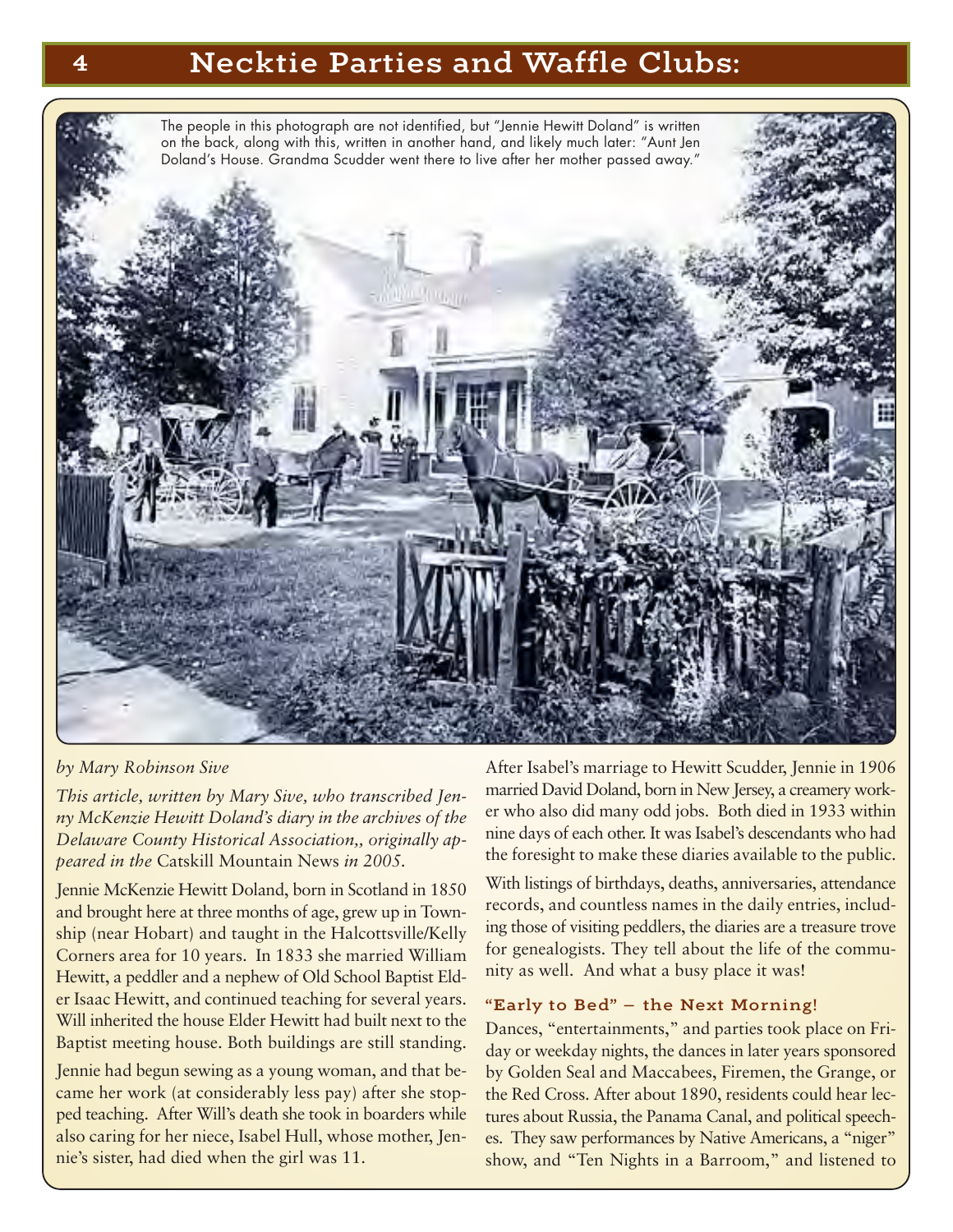recorded music. Movies ("picture shows") were shown beginning in 1908 at the "opera house" and also at church.

On Christmas Eve they "went to the Christmas tree." Sometimes "the boys stayed till near one oclock and we had a skipping time." On July 3, 1877, Jennie "let out school at 3 ... went to Roxbury on the train, went to a dance at night ... went to bed between 3 and 4 at the Hotel." On the Fourth she "went to Clovesville to a dance" and the next day "came from Griffin corners (Fleischmanns) on the train ... went to bed at 6." It was not the only occasion she "had a good time got home between 4 and 6."

The "young folks organized a literary club at the schoolhouse" in 1903, and in 1912 Jennie recorded the books taken out by various members of a book club. Singing school met weekly. To raise money, they held a "necktie party" (akin to a box social with the men choosing ties made of the same material as the girls' aprons). In the 1910s and 1920s the Larkin soap club met monthly or more frequently.

Croquet, riding, and picnics at Perch Lake or in Hubbell's lot were summertime amusements. In the winter, Jennie rarely failed to comment on "splendid sleighing," "the first nice sleighing this winter," or "good sleighing ever since Christmas," though sometimes she "had a slipery time getting to school." In the 1910s the ladies aid and other clubs traveled to Margaretville, Pine Hill, Dunraven, or Griffin Corners to enjoy sleigh rides.

#### Sleepovers — Your Place or Mine?

Visiting was a way of life. Jennie and her husbands rarely had a meal by themselves. When they did she would note "we are alone" or "noone been in today." Before Burr Hubbell "put up the telephone wire" in 1898, visits often were not prearranged. One Saturday Jennie "started for Brag Hollow but came across Fannie Vermilya and went home with her and stayed all night." Another time she "went to Willards they were all gone Sarah Sanford was there we done the milking."

One Saturday she and Will started out but met the folks they had planned to visit on the road, so went back home. Another time, not finding their intended hosts at home, they visited someone else.

Visits often meant overnight stays. During Will's absences on business, Jennie typically spent the night with a neighbor or a relative, or other women stayed with her, perhaps for reasons of propriety. To visit her parents' home in Township Jennie "walked over the mountain" or "went over across." She might get a ride on a milk wagon or milk sleigh, but residents also took full advantage of the new (since 1872) railroad service.

"The cars" took people to Margaretville, Roxbury, or Stamford to shop, get a haircut, have their pictures taken, to high school, or to visit. After 1900, with train service extended to Oneonta, folks could visit the fair in a day: "A large crowd at the Oneonta fair today. 47 from this station an excursion from Kingston 11 coaches jammed full" (1906).

The year before, Jennie and David stayed overnight and took in a trolley ride and a show.

Residents traveled to New York and Albany for medical attention and to California and other western states. Not a few, including Jennie's unmarried sister, spent winters in Florida beginning in the early years of the century. Two of Jennie's brothers lived there. The trip at first involved taking a boat from New York to Jacksonville and continuing by train, but by the 1910s more and more traveled by private automobile, so "car" soon meant automobile.

#### The Good Old — but not Cheap — Days

Some prices seem quite out of proportion to us: Jennie paid \$40 for doctor's bills and a medical trip to New York in 1888, almost as much as that year's grocery bill of \$56 and nearly double the rent of \$24. In 1914, when Doland earned 20 cents an hour, the water bill was \$16.

Among unexpected findings we learn from the 1906 diary that Callie, "the colored girl to Kelly's called tonight to bid me goodbye. She and her sister start for Virginia tomorrow." (There does not seem to be any Callie in the 1900 Census).

That Middletown officials were elected at town meetings held in February certainly was news, but records at town hall confirm this. State law gave each county's legislature power to shift town elections to November, and 1903 was the first year that Middletown voters went to four different polling places.

It is startling to see 19th-century use of abbreviations such as "Xmas" and "phone," but the real challenge are the many unfamiliar terms. I have been able to identify party and card games such as Flinch, Euchre, 500, Fox and Geese (a mixer), or a "pink tea" (a formal occasion). But what was "Black Heifer entertainment" or a "waffle club"? I hope some readers will have answers.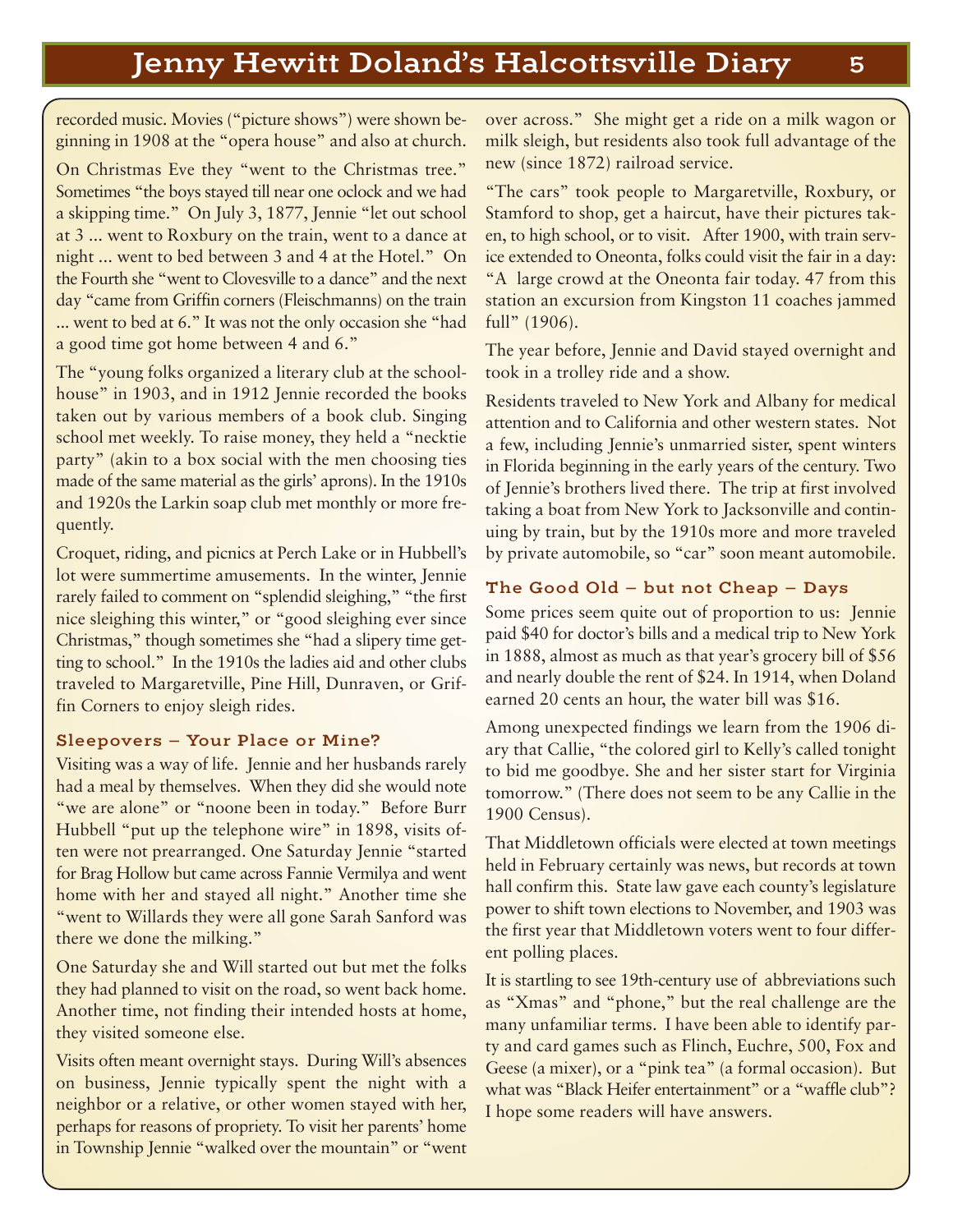# 6 Join the Hunt for History: Start Your Detectors!

Ever wonder what keys to the past might be hidden just out of view, under the sod?

There's a group of metal detectorists who spend a lot of time looking for this sort of buried 'treasure,' and they're coming to Halcottsville to see what they can find June 10 and 11.

This relic hunt, by detecting enthusiasts from eastern New York and New England, will be jointly sponsored by HSM and the Halcottsville Fire Department which will share the revenue derived from participation fees. HSM is seeking funds to establish an archives for its growing collection, and HFD is restoring the 1916 Wawaka Hose House for possible use as a small museum.

Many property owners in Halcottsville have agreed to al-

low their lawns and lands to be searched. If an item is found that has a special connection to the property owner's family it is usually offered to them. If not, it is at the discretion of the finder whether to keep the item or donate it to the historical society.

Spectators are welcome. A Saturday evening barbecue open to detectorists and property owners only will reveal what was found on the first day of the hunt. We look forward to sharing news of some interesting finds in the next Bridge!

Calling All History "Diviners"! Are you a detectorist who'd like to join this event? Contact mrmetaldetector@aol.com.

### Storing Ice, 1919-Style

Among the properties to be searched by the metal detectorists in Halcottsville will be the former site of a massive ice house built by the Ulster & Delaware Railroad to store ice from Wawaka Lake to chill the cars carrying cans of milk picked up at creameries along the route. Local men and horses cut cakes of ice from the lake in a seasonal enterprise that provided income during the lean winter months.

The ice house, which replaced an earlier U&D facility, was torn down decades later. The property is owned by Jim and Susan Kelly.

An article in the *Catskill Mountain News* Jan. 24, 1919 described the new and modern ice house:

It is the most up-to-date building of its kind in Delaware County, the structure being 40 feet wide, 30 feet high and 152 feet long. The building was erected on a concrete foundation and the large pond at Halcottville, known as Lake Wawaka was drained last summer to facilitate the difficult work of reclaiming land suitable for a site from a part of the hitherto flooded area.

The new building provides storage capacity for over 40,000 tons of ice. . . The ample space for storing cars on the new siding built last fall makes ice harvesting a comparatively expeditious and inexpensive matter. While the ice harvest lasts, business booms. . .

The locomotive boiler of engine number 7 recently dismantled will furnish power to a 20-horsepower engine that will run the endless chain elevator and the long conveyor used to distribute the ice. . . 60 cakes per minute could be elevated if a sufficient number of men were employed to handle the ice. A planer in the elevators will ensure a uniform thickness to every cake of ice. A signal tower has been erected for the watchman whose duty will be to manipulate the towers that control the elevators and the conveyors. The latter can be raised by a system of ropes and pulleys as necessary while the building is being filled. A special device for loading the cars of the milk train has just been placed in readiness.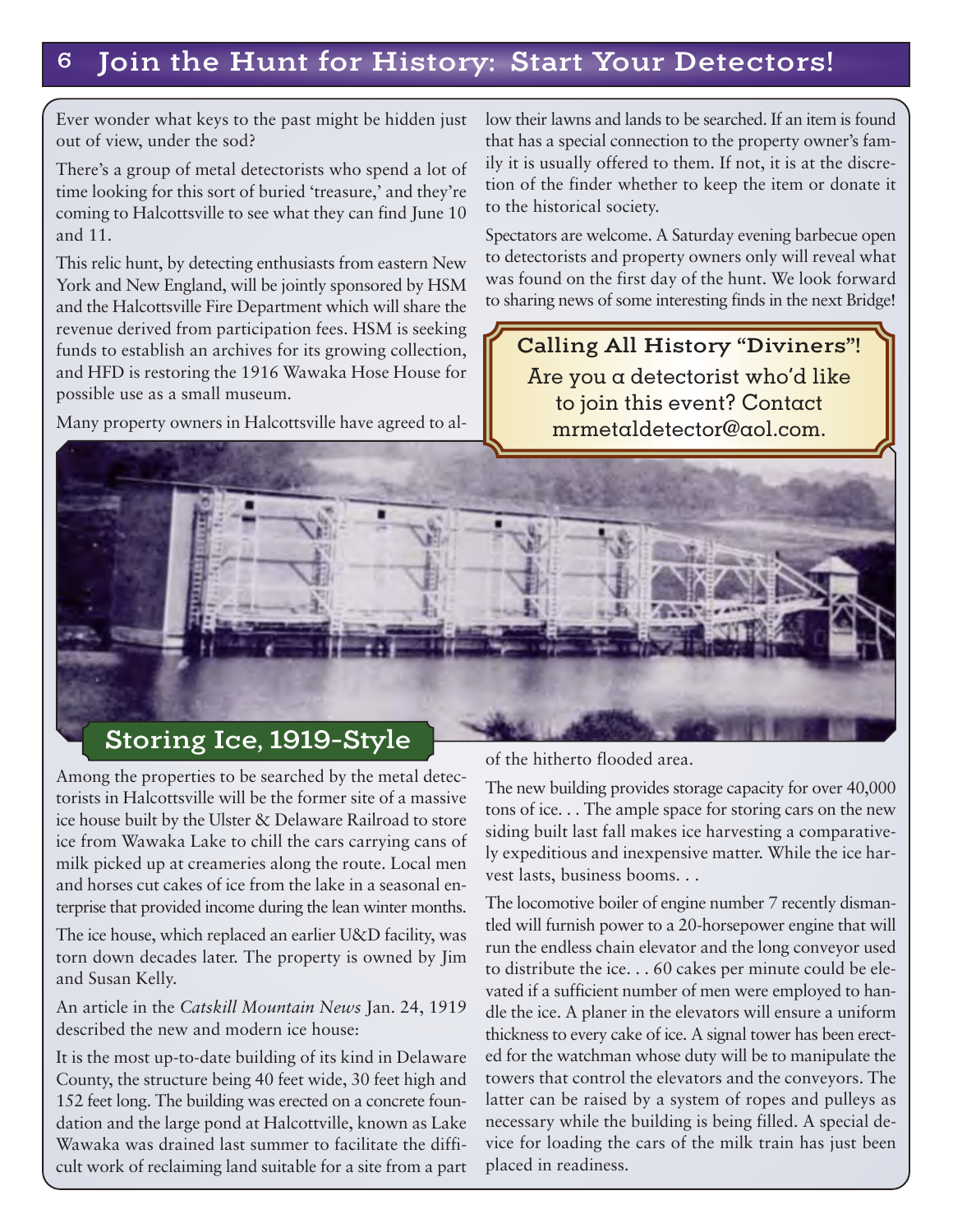# Cauliflower and Mud Larks! Coming this September 7

Margaretville is the place to be on September 23 for the annual Cauliflower Festival in the village park, where antique cars participating in a special expedition from Kingston to Franklin will stop by.

The vehicles will be commemorating the Automobile Endurance Run of October 1903 which brought 36 cars from 17 American makers with 125 passengers from Weehawken, NJ to Pittsburgh, PA. Their route followed the Hudson Valley to Kingston and then across the Catskill Mountains on the Ulster and Delaware Road, now state Route 28—the Catskill Mountains Scenic Byway. The 800-mile journey took them through Delhi, Unadilla, Binghamton, Buffalo, Erie, and Cleveland.

This was a White Steamer ready to roll at Pine Hill during the 1903 Endurance Run through the Catskills. Courtesy of the Detroit Public Library.

On October 7 the cars parked overnight in a field at Pine Hill. The following day

they headed into Delaware County where a deluge turned and see a short video at www.1903autorun.com/ the dirt roads to mud. By the time they reached the Susquehanna River at Unadilla, 10 inches of rain had fallen and flooding was widespread.

The cars and the people were tough and determined and their heroic efforts were widely reported and inspired the nation. Most of the cars made it to Pittsburgh and the veterans called themselves the Mud Larks.

Robert Selkowitz of Shokan is organizing the September 23 and 24 'pilot rally' between Kingston and Franklin, with

an eye to expanding the route in future years. Find out more

#### Photos & Info Needed — Mud Spatters OK!

mer ready to roll at Pine Hill during the 1903 Endurance Rur<br>Courtesy of the Detroit Public Library.<br>eye to expanding the route in future years. Find out more<br>d see a short video at www.1903autorun.com/<br>notos & Info Needed If you have photos, diary entries or other information related to this historic automobile run, or can provide images and materials on cars, trucks or tractors for an exhibit on local motive power at the Cauliflower Festival, please contact Diane Galusha, 845-586-4973; history@ catskill.net.

# HSM Strategic Plan: Great Minds Think . . . a Lot!

The nine-member HSM Executive Committee is developing a strategic plan to chart a course for the organization through the next three to five years.

HSM successfully applied for planning assistance from the Documentary Heritage and Preservation Services for New York (DHPSNY) program. Through webinars, an extensive survey and a five-hour retreat facilitated by Susan Weinrich of the Council for Non-Profits of New York, the board has considered and discussed needs including a research archives, hall renovations and attracting board members and volunteers.

A plan, addressing challenges, opportunities and action items will be adopted in May, setting goals and spelling out our agenda through 2020 and beyond. We'll be looking for your input and ideas, and hope you'll be an active participant in an invigorated Historical Society!

Thanks go to Jim and Susan Kelly for generously hosting the retreat at Susan's Pleasant Pheasant Farm bed and breakfast in Halcottsville on March 11.



HISTORICAL SOCIETY of MIDDLETOWN, *Delaware County*